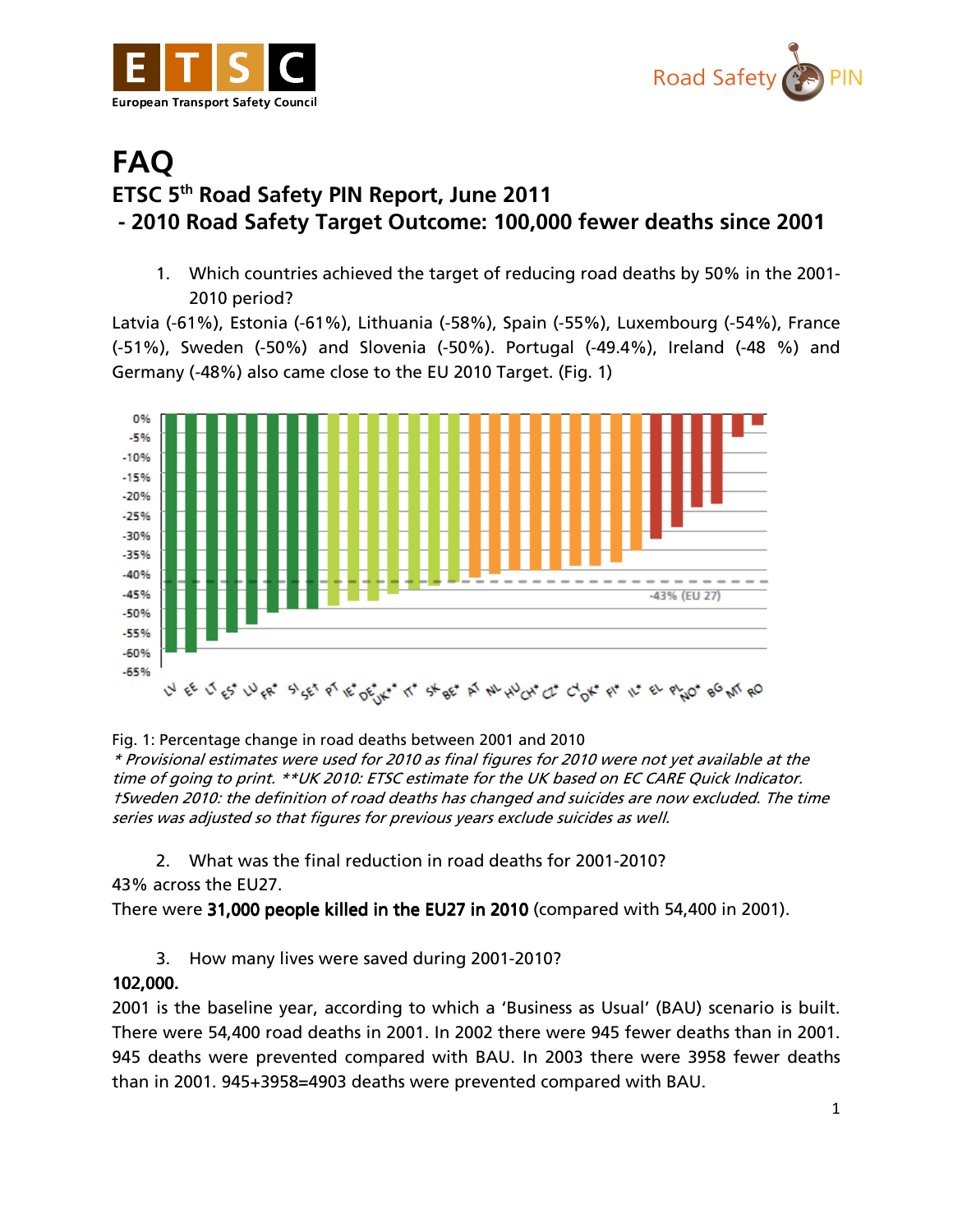Adding all reduction figures, 102,000 lives were saved compared with BAU (if the 2001 numbers had been recorded for the entire decade).

If no one had been killed in road traffic collisions in 2010, the benefits to the society would have been valued at 53 billion euro. If no one had been killed nor seriously injured, the benefits to society would have been of the order of 105 billion euro and they would have been of the order of 210 billion euro if there had been no collisions at all on EU roads. The value of preventing all road collisions in 2010 would have been more than 50% greater than the EU budget or 1.8% of EU GDP.

4. What is the monetary value to society of the deaths prevented since 2001 compared to 2010?

ETSC estimates this value at 175 billion euro. 175 billion euro exceeds the amount of the combined bailout loans given last year to Portugal (78 billion euro) and Ireland (85 billion). The politically strenuous debate involved in extending the two loan packages can thus be seen as a reminder of the social and economic value of investing in road safety.





5. How much can be saved in 2020 compared to 2010 if the 2020 target is reached? This potential for saving is far from being exhausted. The EU has adopted a new target of no more than 15,500 road deaths per year by 2020ETSC estimates this value at 182 billion euro.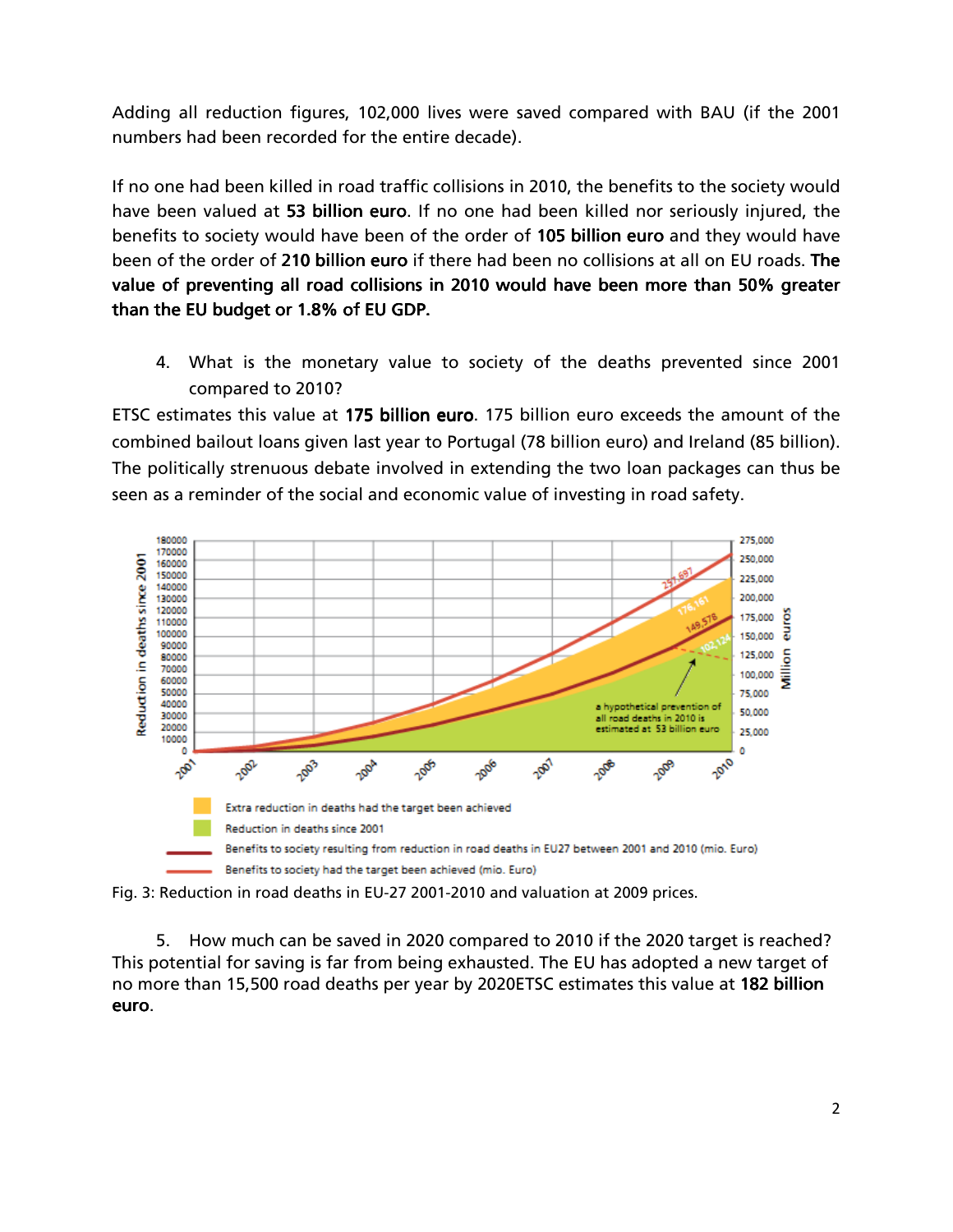

Fig. 4: Further reduction in road deaths in EU-27 2011-2020 if the target for 2020 is achieved by steady progress over the decade, and valuation at 2009 prices

6. How were these amounts calculated?

They are calculated by multiplying the number of deaths prevented during a period of time by the Value of a Prevented Fatality (VPF). The VPF is calculated using the Willingness to Pay (WTP) approach which estimates the amount of money people are willing to pay to prevent human suffering. The WTP approach includes the value of the subsequent consumption that would have been enjoyed by the person killed.

7. Who came up with this method of calculation? Is it scientific?

A number of countries use WTP valuations in road safety, among them Austria, Denmark, Finland, Ireland, Luxembourg, the Netherlands, Norway, Sweden and the UK. ETSC has supported the use of the WTP approach since 1997. The WTP approach is also used by the European Commission and the EU-funded HEATCO project recommends WTP for benchmarking of road safety measures (http://heatco.ier.uni-stuttgart.de/).

- 8. What are the lessons to be drawn from the countries that received the PIN Awards 2011?
	- a. Lithuania

The results were achieved through a combination of measures, in particular enforcement, education and improving the infrastructure. BAC limit was lowered to 0.4g/l and 0.2g/l for novice and professional drivers. Higher fines were imposed for excessive speeding, with stricter sanctions for novice drivers (risk suspension). Administrative arrest (pending a court/prosecutor decision) has been introduced for those who commit serious traffic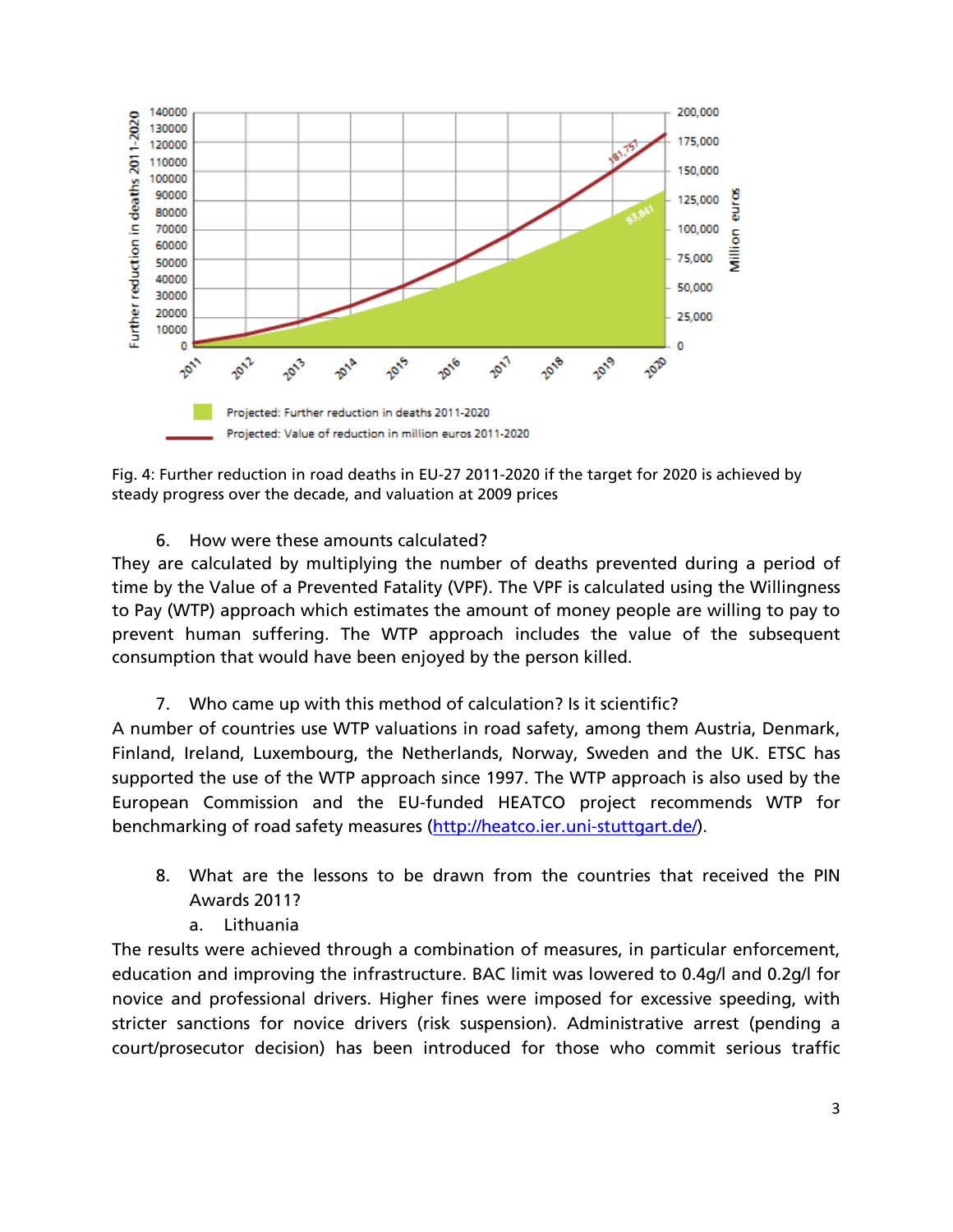violations (repeated drink driving, driving without a licence), so they can be arrested by the police.

## b. Sweden

The Parliament adopted Vision Zero in 1997. This vision involves and gives responsibility to all road users. Moreover, the road safety system is created so that it can accommodate human errors. The Swedish authorities have recently re-assessed speed limits to adjust them to safety standards and 1,100 additional speed cameras were installed. Separated 2+1 lane highways with a median barrier were introduced on rural roads.

## 9. Who are the road safety champions in the EU27?

Sweden, the UK, Malta and the Netherlands are the safest EU countries. Sweden has reached a new historically low level of road mortality with only 28 deaths per million inhabitants in 2010. The UK, Malta (although the small size of Malta leads to substantial year-to-year variations) and the Netherlands come close with 31, 36 and 39 deaths per million inhabitants respectively. Switzerland, Norway and Germany also have low levels of road mortality. (See Fig. 6)



Fig.6 Road deaths per million inhabitants in 2010 (with road deaths per million inhabitants in 2001 for comparison).

10. How many people are seriously injured in road collisions?

2009 was the last year when data was available for all EU27 countries. The number for 2009 was over 340,000 people and the provisional data for 2010 suggests the number will be over 340,000. However, the large majority of figures presented in the 5<sup>th</sup> PIN report are extracted from police records and suffer from underreporting as many serious injuries are not reported to the police, but only recorded by the hospitals.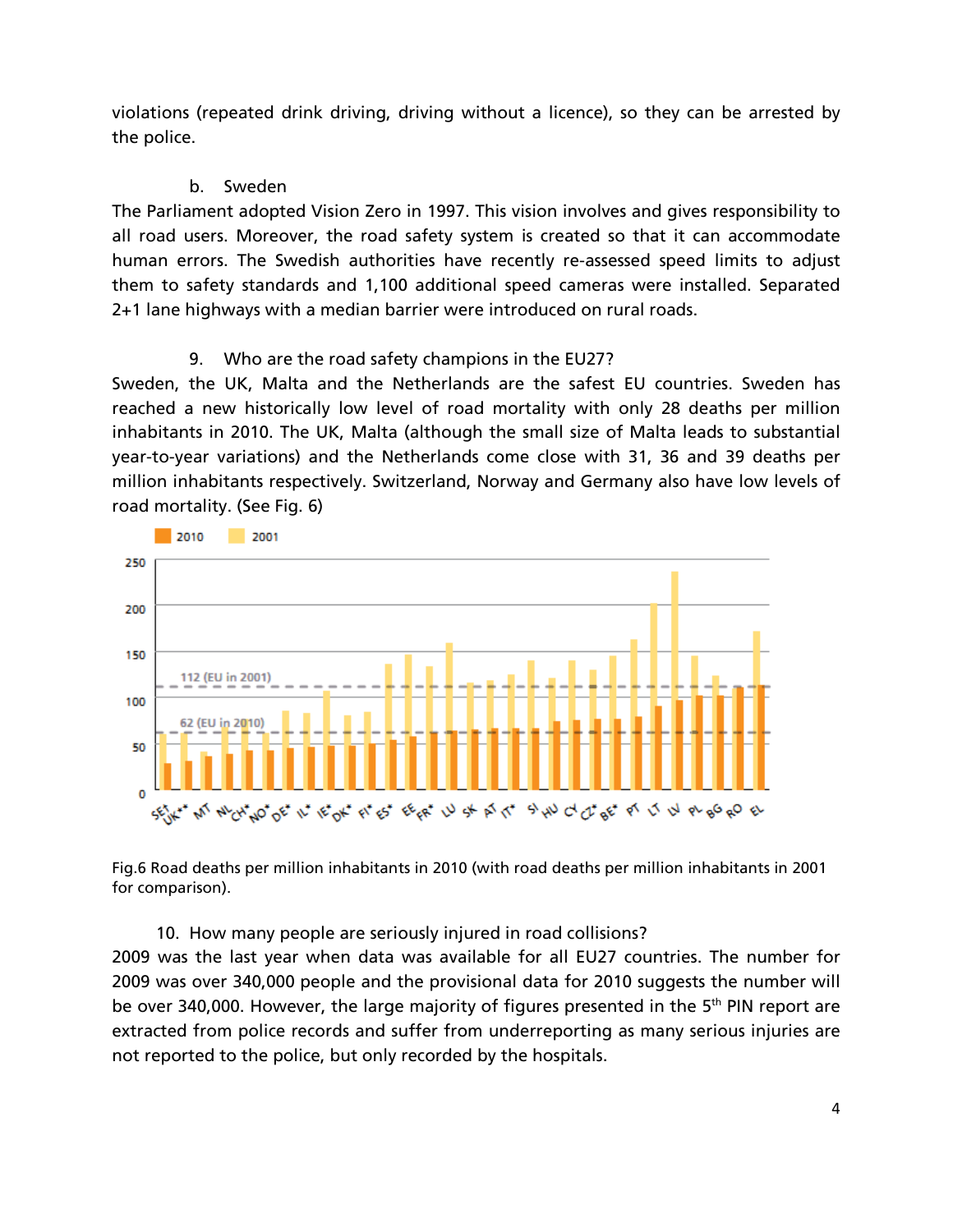The Report and detailed figures for each country are available under www.etsc.eu/PINpublications.php. For further enquiries, please contact PIN Programme Manager Graziella Jost, graziella.jost@etsc.eu, or ETSC Communications Officer Mircea Steriu, mircea.steriu@etsc.eu, mob. +32(0)4 98.51.65.62, +32 (0)4 84.38.05.79.

References:

ETSC 5th PIN Report (2011), 2010 Road Safety Target Outcome: 100,000 fewer deaths since 2001. http://www.etsc.eu/PIN-publications.php.

ETSC Response to the EC Road Safety Policy Orientations http://www.etsc.eu/documents/ETSC%20Response%20to%20EC%20Communication\_%2022%20Sep t%202010.pdf

ETSC Response to the EC 2011 White Paper on Transport http://www.etsc.eu/documents/ETSC%20Response%20to%20the%20White%20Paper%20on%20Tra nsport%206%20June%202011.pdf

Press release PIN Award Lithuania and Press release PIN Award Sweden at http://www.etsc.eu/documents.php?did=1. Lithuania Minister, Eligijus Masiulis, and Swedish Minister, Catharina Elmsäter-Svärd, present what their countries have done to receive the PIN Award in ETSC 5th PIN Report, p. 21-24.

Methodological Note, published together with the 5<sup>th</sup> PIN Report under http://www.etsc.eu/PINpublications.php